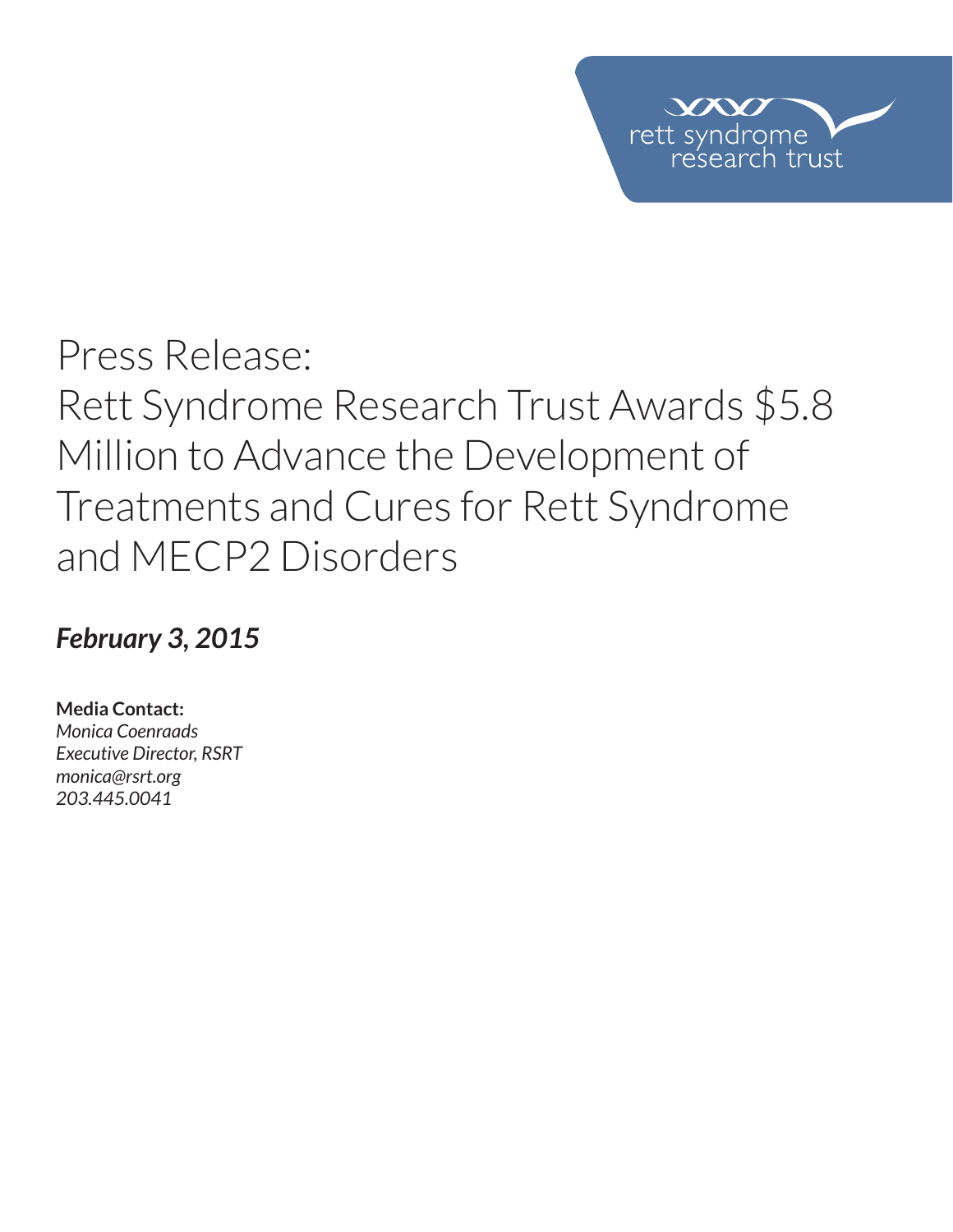$VX$ rett syndrome

earch trust

Today the Rett Syndrome Research Trust (RSRT) announced research investments of **\$5.8 million** awarded in 2014. RSRT's sole and urgent goal is to abolish Rett Syndrome and related disorders. To that end, RSRT has awarded **\$25 million** to research since its launch in 2008.

Rett Syndrome is caused by mutations in a gene called MECP2 that result in a cascade of devastating symptoms that worsen over time. These symptoms begin to manifest in early childhood and leave Rett sufferers dependent on 24-hour-a-day care for the rest of their lives.

The 2014 awards support projects ranging from basic science to drug development and clinical trials. Each project was selected via a rigorous peer review process that assures the highest scientifc integrity. To receive funding, every project was required to demonstrate that it has the potential to advance the development of treatments and cures.

Highlights of RSRT's 2014 awards:

t Funding of **\$1.3 million** was awarded to Case Western Reserve University and the Cleveland Clinic for a Phase 2 dose escalating, placebo controlled clinical trial of low-dose ketamine for the treatment of Rett Syndrome. The study is being led by David Katz, Ph.D., Professor of Neurosciences and Psychiatry at Case Western Reserve University School of Medicine and Daniel I. Sessler, M.D., Michael Cudahy Professor and Chair, Department of Outcomes Research at the Cleveland Clinic. Studies undertaken by Dr. Katz showed that low-dose ketamine can reverse defcits in brain activity in mouse models of Rett Syndrome in conjunction with signifcant improvements in neurological function, including breathing. Ketamine, a drug that has historically been used for sedation and anesthesia, has recently generated much enthusiasm for its ability to rapidly reverse major depression at low, sub-anesthetic, doses. This trial will determine the effect of single doses of ketamine on breathing abnormalities and overall clinical severity, as well as EEG abnormalities, visually evoked potentials, and repetitive behaviors.

According to Drs. Katz and Sessler, "This trial evolved as a dynamic collaboration among basic scientists, clinicians, and clinical trialists including expert advisers recruited by RSRT. We are grateful to RSRT for fostering this collaborative spirit and providing the support necessary to make this trial a reality." Co-investigators include Tom Frazier, Ph.D, Director of the Cleveland Clinic Center for Autism; Sumit Parikh, M.D., Director of the Cleveland Clinic Neurogenetics, Metabolic & Mitochondrial Disease Program; and Edward J. Mascha, Ph.D., Senior Biostatistician in the Department of Outcomes Research at the Cleveland Clinic.

• Aleksandra Djukic, M.D., Ph.D., medical director of the Tri-State Rett Syndrome Center at the Children's Hospital at Montefore was awarded \$403,000 to conduct a Phase 2 dose escalating open label clinical trial of lovastatin, a cholesterol lowering medication. The scientifc basis for this trial stems from experiments conducted in the lab of mouse geneticist, Monica Justice, Ph.D., who identifed the cholesterol pathway as a potential avenue to improve Rett symptoms. The trial will determine the effect of lovastatin on gait, respiratory function, cognition, EEG and severity of the disease.

"Cholesterol is vitally important for brain function. In fact, although the brain is only 2-3% of total body weight, it contains and makes 25% of the body's cholesterol. Dr. Justice's work suggests that elevated cholesterol levels in the brain may play a role in Rett symptoms. Our trial will test the hypothesis that reducing cholesterol in the brain will lead to symptom improvement," stated Dr. Djukic.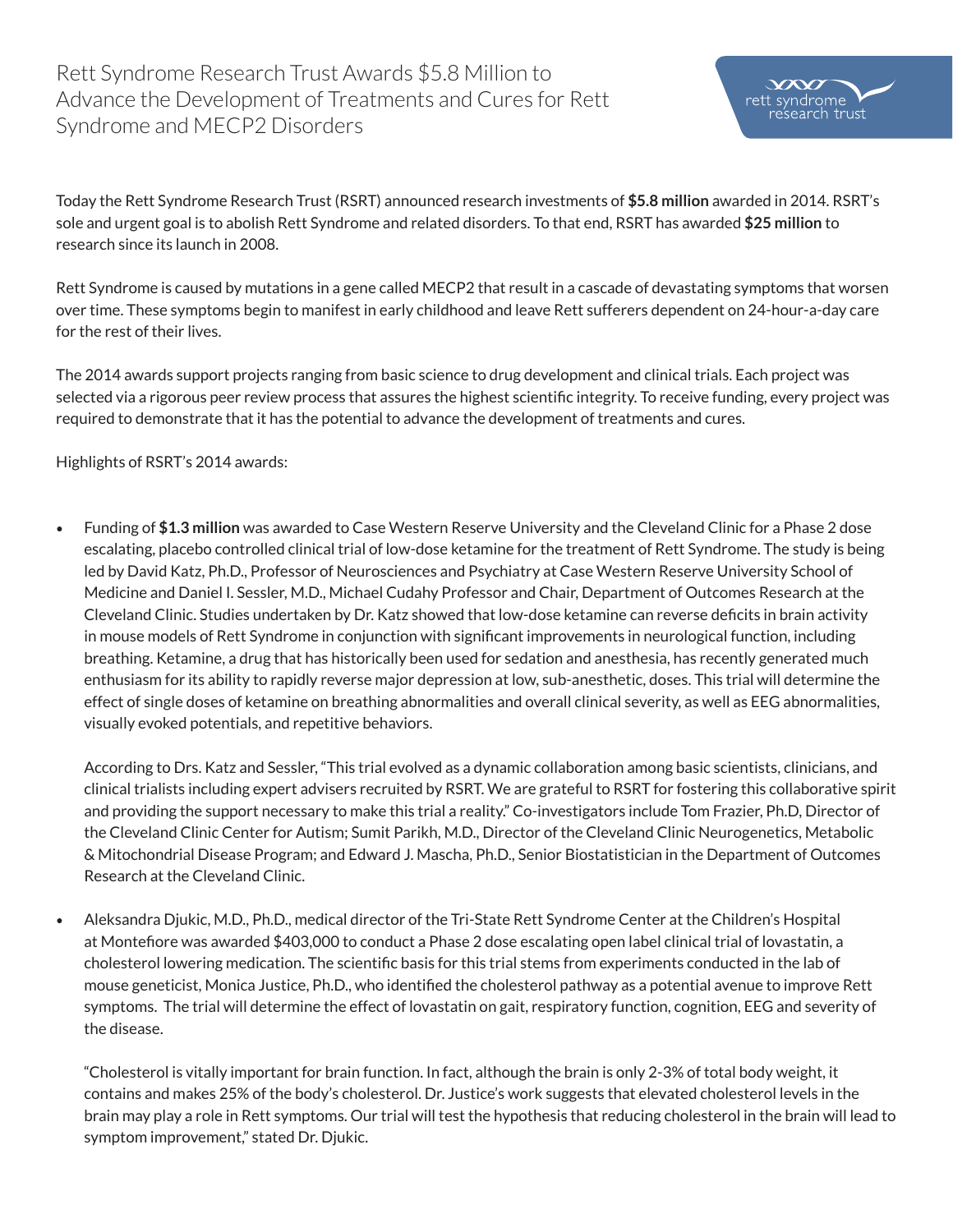• (cont.) Dr. Djukic recently concluded an open label Phase 2 trial testing safety and efficacy of copaxone in Rett Syndrome. The data is currently being analyzed.

 $VX$ rett syndrome

earch trust

The ketamine and lovastatin trials will begin recruitment shortly. Information will be available on the RSRT website.

• Individuals with Rett display a broad spectrum of symptom severity. Some girls can run, have a degree of hand use and can speak in short sentences while others cannot even sit or hold their head up. One reason for this variation is the child's own unique genetic makeup – in other words, variations in other genes that impact the severity of the Rett mutation. Monica Justice, Head and Senior Scientist in the Genetics & Genome Biology program at The Hospital for Sick Children in Toronto, has undertaken a mutagenesis screen to identify these modifying genes with a focus on suppressors of symptoms, hoping that they might suggest a therapeutic pathway. The frst suppressor she identifed, squalene epoxidase, led to the lovastatin trial described above. The screen is currently at the halfway point with 12 modifers identifed. RSRT has awarded Dr. Justice \$716,000 in additional funding to complete the screen. This brings RSRT's total commitment to the project to \$2.3 million.

"Monica Coenraads approached me a number of years ago asking how I would identify modifers. I thought that an unbiased suppressor screen using a mouse supermutagen would be the most effective approach, and was timely with the advent of new genome sequencing technologies. Such an approach was considered very risky, requiring funding through a forward-looking organization such as the RSRT. It has been extremely rewarding to move from the development of a concept…to isolating modifers that were unexpected…to a clinical trial. Our ongoing screen is much easier and quicker now as technologies advance. My hope is that many more trials will come from the continuing screen," says Dr. Justice.

- Two additional projects are aimed at awakening a healthy but silenced back-up copy of the mutated Rett gene. If the fawed gene could be replaced by reawakening its silenced counterpart we could conceivably reverse Rett symptoms. Currently pursuing this approach with RSRT funding are labs at the University of North Carolina at Chapel Hill, the University of Massachusetts, Harvard University, and Fred Hutchinson Cancer Research Center. RSRT's strong belief in collaborative research models has facilitated the sharing of data, cell lines and compounds amongst these labs that are now in regular communication. RSRT has awarded additional funding totaling \$755,000 to two projects ongoing in the labs of Jeannie Lee, Ph.D., of Harvard and Antonio Bedalov, M.D., Ph.D., of Fred Hutchinson to aggressively pursue this work.
- RSRT funding will allow David Katz to generate a robust preclinical package for the drug, LM22A-4, which will include pharmacokinetic/pharmacodynamic, effcacy and safety data. Encouraging data will support a subsequent application to the FDA for an IND (Investigational New Drug).
- Successful fundraising on the part of the MECP2 Duplication Syndrome community facilitated two awards to Huda Zoghbi, M.D., Professor in the Departments of Pediatrics, Molecular and Human Genetics, Neurology and Neuroscience at Baylor College of Medicine and director of the Jan and Dan Duncan Neurological Research Institute, totaling \$644,065. The funds will support two strategic approaches to treating the disorder.

"We are very excited to receive support for exploring two different strategies to reduce MeCP2 levels. The two strategies are complementary, one involving genetic screens in human cells to fnd potential targets that can be druggable with a pharmaceutical agent, while the other employs antisense oligonucleotides developed by Isis pharmaceuticals and designed to reduce MeCP2 levels directly," said Dr. Zoghbi.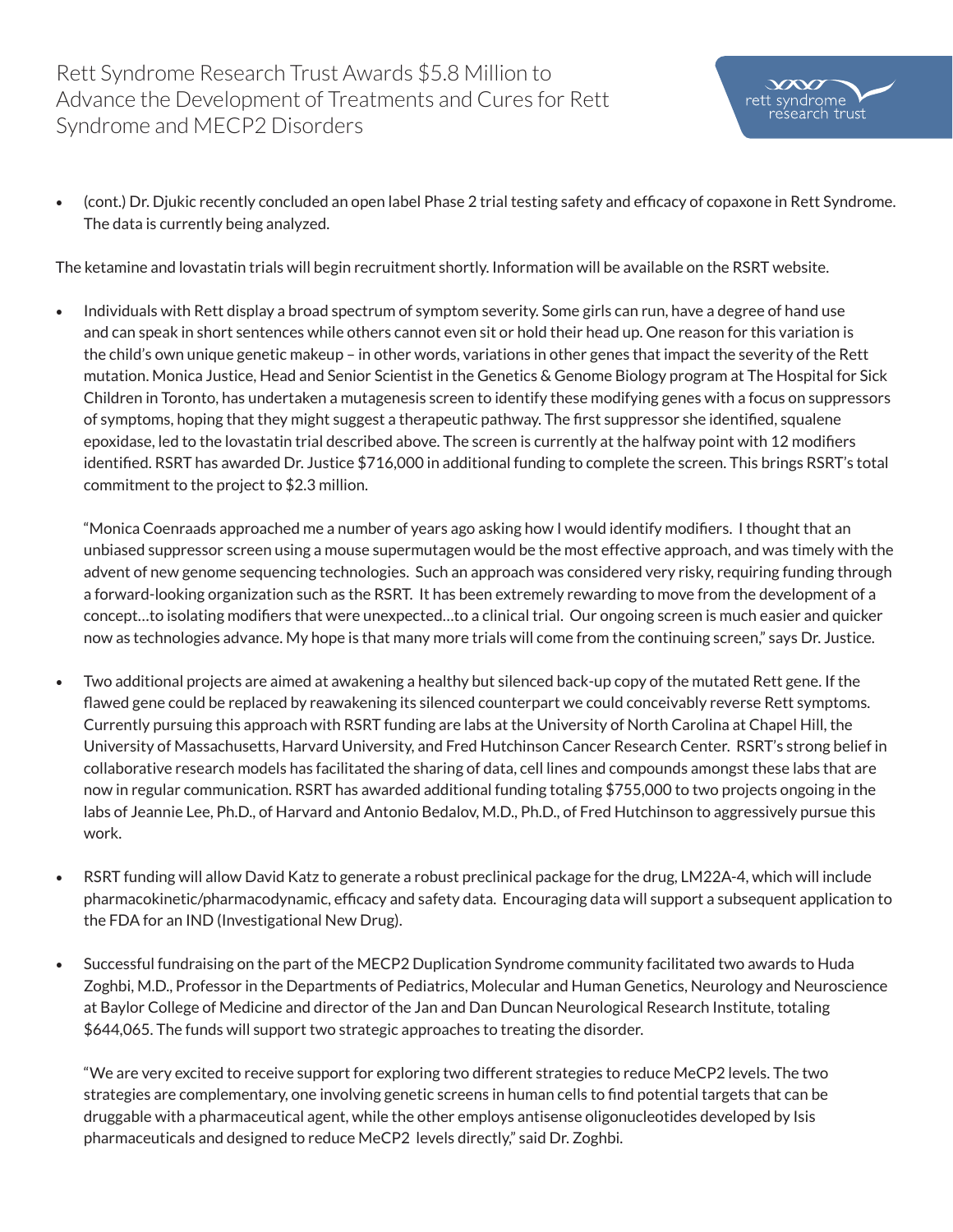"Every dollar donated to RSRT can be tracked back to a family of an affected child and this family's network of relatives, friends and colleagues. Our supporters around the world make our work possible and they have my immense appreciation. We are especially grateful to Reverse Rett (UK), Rett Syndrome Research & Treatment Foundation (Israel), and Girl Power 2 Cure. If you love a child with Rett or MECP2 Duplication Syndrome and fnd their current status quo unacceptable then I invite you to join us in our effort to end their immense suffering," says Monica Coenraads, RSRT Executive Director and mother of an 18 year-old daughter with Rett Syndrome.

Our partners in supporting this work are parents' organizations worldwide including **Reverse Rett (UK)**, **Rett Syndrome Research & Treatment Foundation (Israel)**, **Skye Wellesley Foundation (UK)**, **Rett Syndrome & CDKL5 Ireland**, **Rett Syndrom Deutschland**, **Stichting Rett Syndrome (Holland)**.

Our U.S. partners that helped make this research possible include **Girl Power 2 Cure**, **Eva Fini Fund at RSRT**, **Kate Foundation for Rett Syndrome Research**, R**ocky Mountain Rett Association**, **Anastasi Fund**, **Claire's Crusade**, **New Jersey Rett Syndrome Association**, R**ett Syndrome Association of Massachusetts**, and the **MECP2 Duplication Syndrome Fund** at RSRT.

# *List of 2014 Awards*

#### **Clinical Trials**

Low-dose Ketamine for the Treatment of Rett Syndrome David Katz, Daniel Sessler, Tom Frazier, Sumit Parikh (Cleveland Clinic) \$1,295,131 / 2 years

Pharmacological Treatment of Rett Syndrome with 3-Hydroxy-3 methylglutaril-coenzyme A reductase Inhibitor-Lovastatin (Mevacor) Aleksandra Djukic (Children's Hospital at Montefore) \$403,000 / 18 months

Supplement for Copaxone Clinical Trial Aleksandra Djukic (Children's Hospital at Montefore) \$47,000

#### **Awards**

Identifying Genetic Modifers of MECP2 in the Mouse Monica Justice (Hospital for Sick Children, Toronto) \$715,680 / 2 years

Identifcation of Genetic Modifers in Rett Syndrome Jeffrey Neul (Baylor College of Medicine) \$314,456 / 2 years

Re-awakening the Silenced Normal MECP2 Allele with Small Molecules to Treat Rett Syndrome Jeannie Lee (MGH/Harvard) \$465,000 / 3 years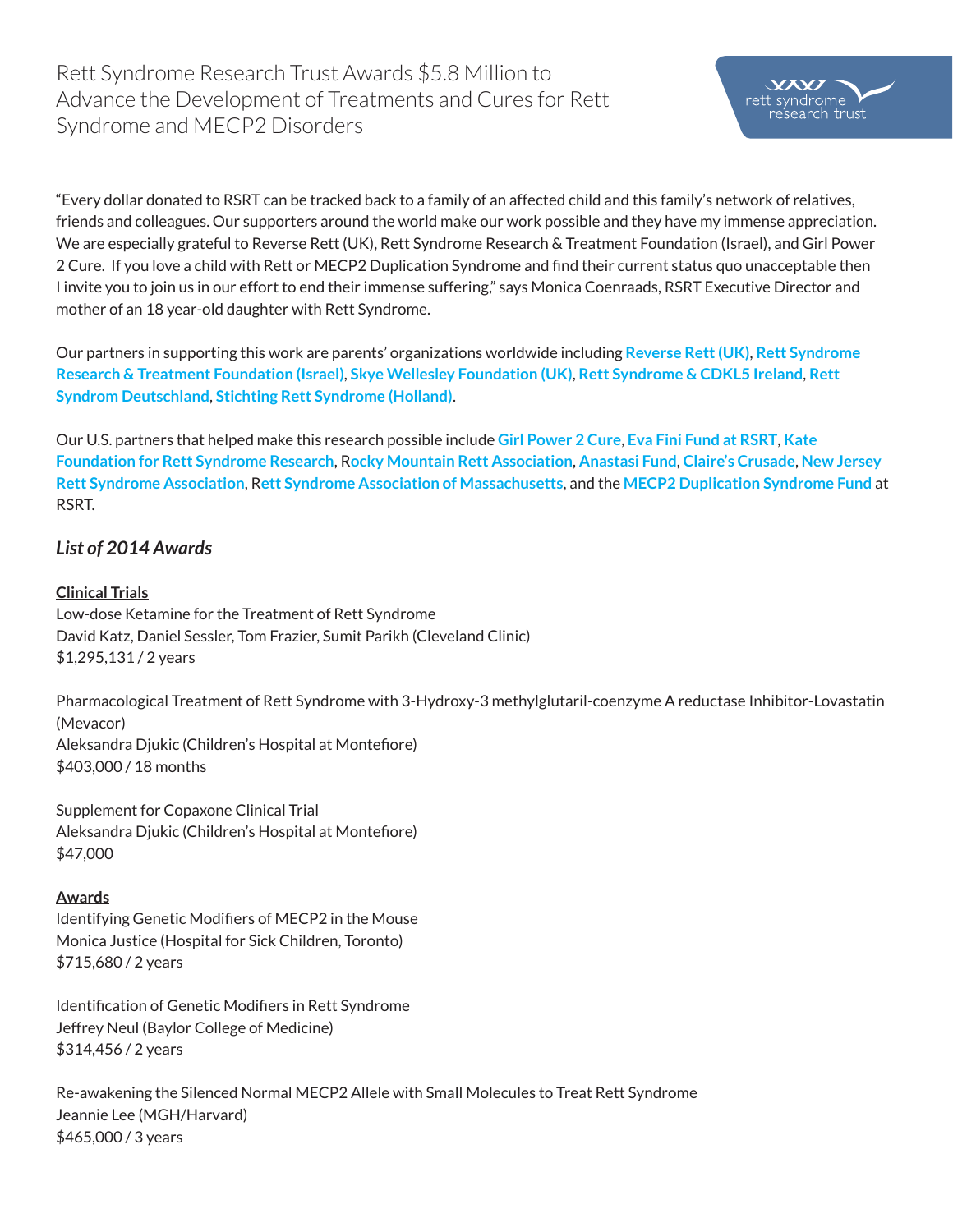

Reactivation of Mecp2 on the Silent X Antonio Bedalov (Fred Hutchinson Cancer Research Institute) \$290,000 / 1 year

Preclinical Studies of LM22A-4 in Mouse Models of Rett Syndrome David Katz (Case Western) \$272,000 / 2 years

Testing Whether LM22A-4 Improves Hippocampal Function in Female MECP2 heterozygous mice Lucas Pozzo-Miller (University of Alabama Birmingham) \$110,000 / 1 year

Exploring the Link between MeCP2 and Gut Physiology to Test a Novel Probiotic Therapy for Rett Syndrome Ali Khoshnan, Sarkis Mazmanian (California Institute of Technology) \$200,000 / 2 years

NLX-101 as a Treatment for Breathing Disorders in Rett Syndrome Neurolixis \$54,945 / 6 months

Outlining the Autonomic Signature of Rett Syndrome Michael Carroll and Debra Weese-Mayer (Lurie Children's Hospital of Chicago) \$157,300 / 2 years

Systems Genetics Approach toward Understanding Regulation of MECP2 Expression Terry Magnuson (University of North Carolina at Chapel Hill) \$200,000 / 1 year

High Content Phenotypic Screening of Existing Drugs for the Treatment of Rett Syndrome Recursion Pharmaceuticals \$50,000 / 1 year

MECP2 Consortium Supplement Gail Mandel, Michael Greenberg, Adrian Bird (OHSU, Harvard, University of Edinburgh) \$250,000

Supplement for Gene Therapy Consortium Steven Gray (UNC Chapel Hill) \$67,401 / 2 years

Life Sciences Research Foundation Fellow \$91,500

Tri-State Rett Syndrome at Montefore Aleksandra Djukic \$67,500